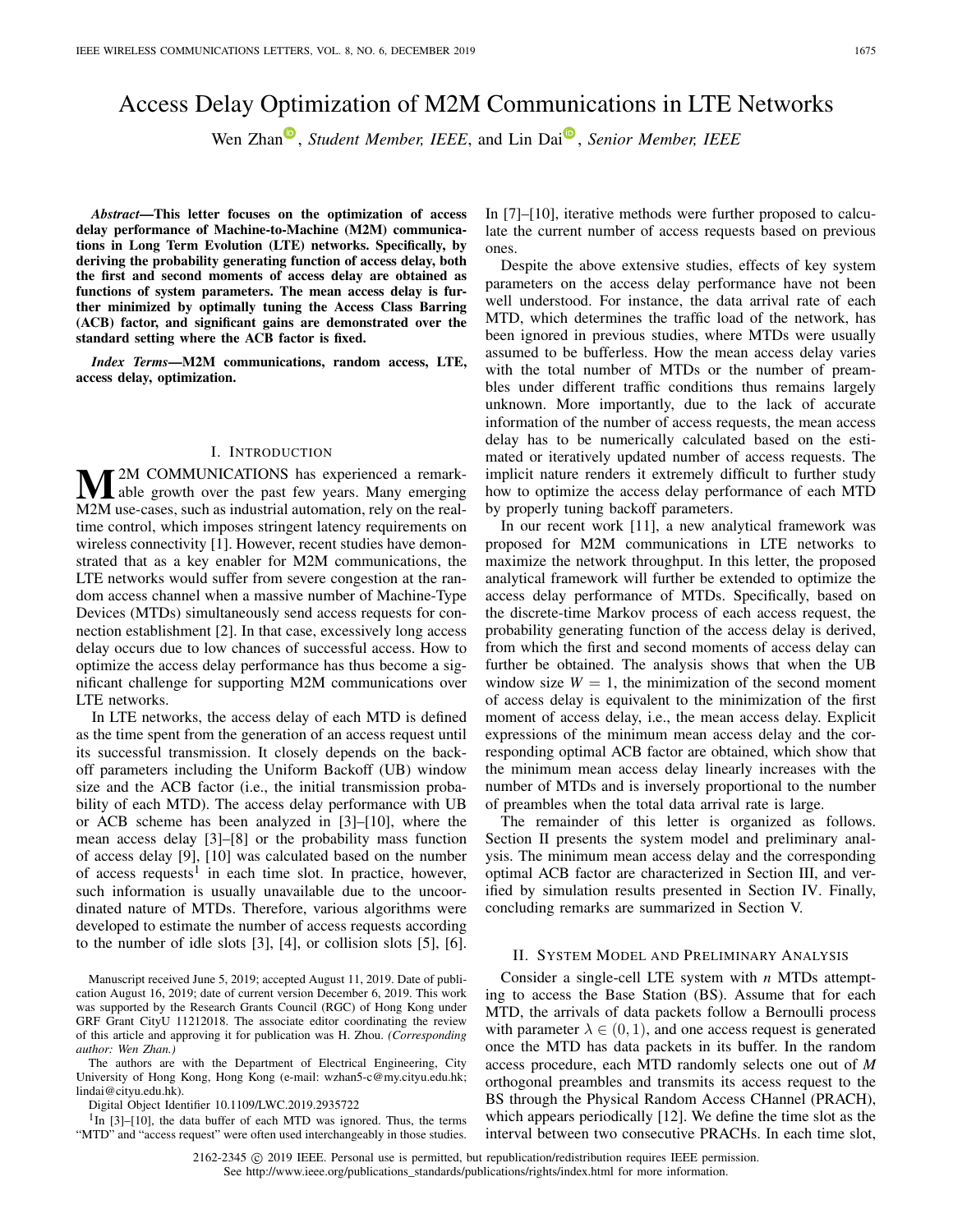

<span id="page-1-1"></span>Fig. 1. State transition diagram of each individual access request.

an access request is successful if and only if there are no concurrent access request transmissions using the same preamble. Otherwise, a collision occurs and all of them fail.

In our recent work [\[11\]](#page-3-10), a new analytical framework has been proposed for optimizing the access efficiency of M2M communications in LTE networks, in which a discrete-time Markov process  $\{X_i, j = 0, 1, \ldots\}$  has been established to characterize the behavior of each access request, with the state transmission diagram of each access request shown in Fig. [1.](#page-1-1) A detailed description of the state transition process of each individual access request can be found in [\[11,](#page-3-10) Sec. II-B].

Let  $D_i$  denote the time spent from the beginning of State  $i$ until the service completion, where  $i \in \{T, 0, 1, \ldots, W - 1\}$ . It can be obtained from Fig. [1](#page-1-1) that

<span id="page-1-2"></span>
$$
D_j = \begin{cases} 1 & \text{with probability } qp, \\ 1 + D_0 & \text{with probability } 1 - q + \frac{q(1-p)}{W}, \\ 1 + D_i & \text{with probability } \frac{q(1-p)}{W}, \, i = 1, \dots, W - 1, \end{cases} \tag{1}
$$

 $j \in \{T, 0\}$  and

<span id="page-1-3"></span>
$$
D_i = 1 + D_{i-1}, \quad i = 1, 2, \dots, W - 1,
$$
 (2)

where  $p = \lim_{t \to \infty} p_t$  is the steady-state probability of successful transmission of access requests,  $q \in (0, 1]$  denotes the ACB factor and  $W \in \{1, 2, \ldots\}$  represents the UB window size.

Note that a fresh access request is initially in State T and its service completes when it shifts back into State T. Therefore,  $D_T$  is the access delay of each MTD. Let  $G_{D_T}(z)$  denote its probability generating function. According to  $(1)$  and  $(2)$ , we have

<span id="page-1-4"></span>
$$
G_{D_T}(z) = \frac{W(1-z)zqp}{W(1-z)(1-(1-q)z)-zq(1-z^W)(1-p)}.\tag{3}
$$

The first moment of the access delay, i.e., the mean access delay (in unit of time slots),  $E[D_T]$ , and the second moment of the access delay  $E[D_T^2]$  can then be obtained from [\(3\)](#page-1-4) as

<span id="page-1-5"></span>
$$
E[D_T] = G'_{D_T}(1) = \frac{1}{qp} + \frac{(1-p)(W-1)}{2p},\tag{4}
$$

and

<span id="page-1-6"></span>
$$
E[D_T^2] = G'_{D_T}(1) + G''_{D_T}(1)
$$
\n
$$
= E[D_T](2E[D_T] - 1) + \frac{1}{3}(\frac{1}{p} - 1)(W^2 - 1),
$$
\n(5)

respectively.

We can see from [\(4\)](#page-1-5) and [\(5\)](#page-1-6) that both  $E[D_T]$  and  $E[D_T^2]$  are usually determined by the ACB factor *a* and the UB window crucially determined by the ACB factor *q* and the UB window size *W*. It is interesting to observe from [\(5\)](#page-1-6) that when the UB window size  $W = 1$ , the minimization of the second moment of access delay  $E[D_T^2]$  is equivalent to the minimization of the mean access delay  $E[D_T]$ . Therefore, in this letter, we assume mean access delay  $E[D_T]$ . Therefore, in this letter, we assume  $W = 1$  and focus on the optimization of mean access delay. We are interested in minimizing the mean access delay  $E[D_T]$ by optimally tuning the ACB factor *q*, i.e.,  $\min_{q} E[D_T]$ .

## III. MINIMUM MEAN ACCESS DELAY

<span id="page-1-0"></span>Let us start by establishing the relationship between the mean access delay and network throughput. In [\[11\]](#page-3-10), the network throughput, which is defined as the average number of successful access requests per time slot, was derived as

<span id="page-1-7"></span>
$$
\hat{\lambda}_{out} = \frac{\hat{\lambda}}{n} \left( \frac{1}{qp} + \frac{(1-p)(W-1)}{2p} \right) + 1},\tag{6}
$$

where  $\lambda = n\lambda$  is the aggregate input rate. By combining [\(4\)](#page-1-5) and [\(6\)](#page-1-7), we can see that

<span id="page-1-8"></span>
$$
E[D_T] = \frac{n}{\hat{\lambda}_{out}} - \frac{1}{\lambda},\tag{7}
$$

indicating that the mean access delay  $E[D_T]$  is minimized when the network throughput  $\lambda_{out}$  is maximized.

It has been shown in [\[11\]](#page-3-10) that the network has either two steady-state points, i.e., the desired steady-state point *p<sup>L</sup>* and the undesired steady-state point  $p_A$  with  $p_L > p_A$ , or one steady-state point *pL*, depending on whether it operates at the bistable region or monostable region. Both *p<sup>L</sup>* and *p<sup>A</sup>* are nonzero roots of the fixed-point equation of *p*, which was derived in [\[11\]](#page-3-10) as

<span id="page-1-11"></span>
$$
p = \exp\left(-\frac{\hat{\lambda}/M}{p + \hat{\lambda}/(nq)}\right),\tag{8}
$$

when the UB window size  $W = 1$ . The maximum network<br>throughput  $\hat{\lambda}_{\text{max}} = Me^{-1}$  is achieved only when the network throughput  $\hat{\lambda}_{\text{max}} = Me^{-1}$  is achieved only when the network<br>operates at the desired steady-state point  $p_L$  and the ACB operates at the desired steady-state point *p<sup>L</sup>* and the ACB factor *q* is set to

<span id="page-1-9"></span>
$$
q^* = \frac{\hat{\lambda}/n}{\hat{\lambda}/M - e^{-1}}.\tag{9}
$$

It is clear from [\(7\)](#page-1-8) that the minimum mean access delay is achieved at  $\frac{n}{\lambda_{\text{max}}} - \frac{1}{\lambda} = \frac{ne}{M} - \frac{1}{\lambda}$  (time slots), when the ACB factor  $q = q^*$  and the network operates at the monos-<br>table region. If the network operates at the bistable region for table region. If the network operates at the bistable region for  $q = q^*$ , however, then the network may shift to the undesired steady-state point *pA*, at which the minimum mean access delay  $\frac{ne}{M} - \frac{1}{\lambda}$  is unachievable. To see how to optimally tune the ACB factor *q* to minimize the mean access delay in that case, in the following, we will start from the single-preamble scenario, where all MTDs share one preamble, i.e.,  $M = 1$ . The analysis will be extended to the multi-preamble scenario in Section [III-B.](#page-2-1)

#### *A. Minimum Mean Access Delay With M* = *<sup>1</sup>*

Let us first determine the conditions for the network to operate at the desired steady-state point  $p<sub>L</sub>$  with  $q = q^*$ . In [\[11\]](#page-3-10), the bistable region and monostable region were defined in terms of the quadruple  $(n, \lambda, q, W)$ . With the UB window size  $W = 1$ , for given the number of MTDs *n* and the aggregate input rate  $\lambda$ , the bistable region and monostable region in terms of the ACB factor  $q$  can be written as:

• *Bistable region*  $B_q = \{q | q_1 \leq q \leq q_2\}$ , in which the network has two steady-state points *p<sup>L</sup>* and *pA*.

• *Monostable region*  $\mathcal{M}_q = \mathcal{B}_q$ , in which the network has only one steady-state point  $p<sub>L</sub>$ .  $q<sub>1</sub>$  and  $q<sub>2</sub>$  are given by

<span id="page-1-10"></span>
$$
q_1 = -\frac{4W_{-1}^2(-\sqrt{\hat{\lambda}}/2)}{n+2nW_{-1}(-\sqrt{\hat{\lambda}}/2)}, \quad q_2 = -\frac{4W_0^2(-\sqrt{\hat{\lambda}}/2)}{n+2nW_0(-\sqrt{\hat{\lambda}}/2)}, \quad (10)
$$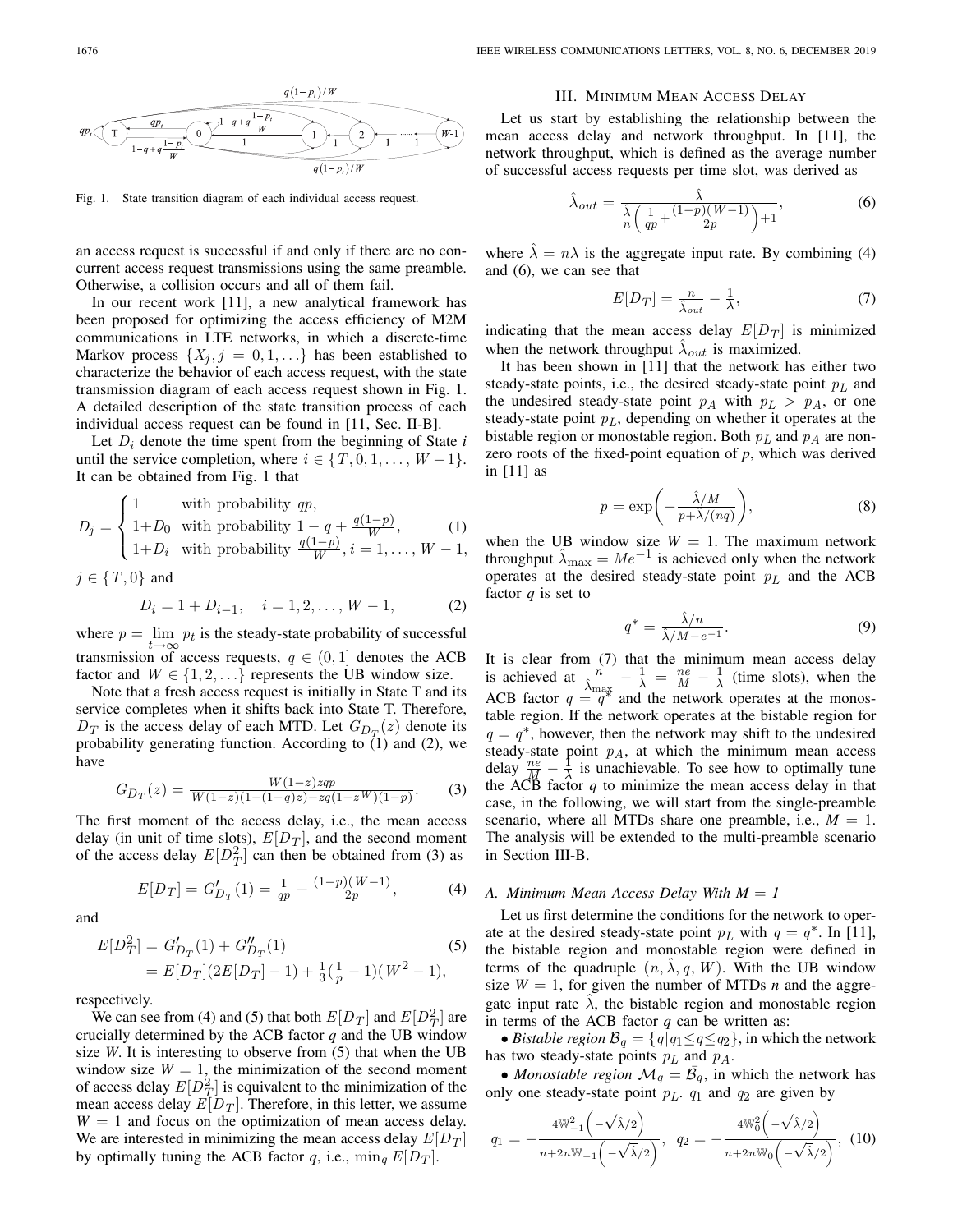

<span id="page-2-3"></span>Fig. 2. Bistable region  $\mathcal{B}_q$  and monostable region  $\mathcal{M}_q$ .

respectively,<sup>[2](#page-2-2)</sup> where  $\mathbb{W}_0(\cdot)$  and  $\mathbb{W}_{-1}(\cdot)$  are two real-valued branches of the Lambert W function with  $\mathbb{W}_0(\cdot)$  as the principal branch.

Fig. [2](#page-2-3) illustrates the bistable region  $B_q$  and monostable region  $\mathcal{M}_q$ . It can be clearly seen from Fig. [2](#page-2-3) that  $q^*$ is included in the monostable region  $\mathcal{M}_q$  only when the aggregate input rate  $\lambda$  is sufficiently high, i.e.,  $\lambda > \lambda_0$ , where  $\lambda_0 \approx 0.48$  is the single non-zero root of the equation  $\hat{\lambda} - \hat{\lambda}(1+1/\mathbb{W}_{-1}(-\sqrt{\hat{\lambda}}/2))^2 = 4(\hat{\lambda} - e^{-1})$ , which is derived<br>by combining  $e^* = e^*$  (9) and (10) With  $\hat{\lambda} > \hat{\lambda}$  the by combining  $q^* = q_1$ , [\(9\)](#page-1-9) and [\(10\)](#page-1-10). With  $\hat{\lambda} > \hat{\lambda}_0$ , the network is guaranteed to operate at the desired steady-state point  $p<sub>L</sub>$  when the ACB factor *q* is set to  $q^*$ , with which the network throughput is maximized and the mean access delay is minimized. We then have

$$
\arg\min_{q} E[D_T]|_{\hat{\lambda} > \hat{\lambda}_0} = q^*.
$$
 (11)

On the other hand, if  $\lambda \leq \lambda_0$ , then  $q^* \in \mathcal{B}_q$ , indicating that the network has two steady-state points with  $q = q^*$ . In this case, *q*<sup>∗</sup> may not be the optimal ACB factor for minimizing the mean access delay as the network may shift to the undesired steady-state point  $p_A$  that is much lower than the desired steady-state point *p*<sub>*L*</sub>. As Fig. [3](#page-2-4) illustrates, for  $q \le q^* \in \mathcal{B}_q$ , the mean access delay  $E[D_T]_{p=p_L}$  monotonically decreases as the ACB factor  $q$  increases if the network operates at the desired steady-state point  $p<sub>L</sub>$ . If it operates at the undesired steady-state point  $p_A$ , on the other hand,  $E[D_T]_{p=p_A}$ increases with *q*, and  $E[D_T]_{p=p_A} > E[D_T]_{p=p_L}$ . It is unknown when the network would shift from the desired steady-state point *p<sup>L</sup>* to the undesired steady-state point *pA*. Yet, the larger *q*, the higher risk of the network shifting from *p<sup>L</sup>* to *pA*. Therefore, to minimize the chance of operating at the undesired steady-state point  $p_A$ ,  $q$  should be set at the lowerbound *q*1, i.e.,

<span id="page-2-5"></span>
$$
\arg\min_{q} E[D_T] \big|_{\hat{\lambda} \le \hat{\lambda}_0} = q_1. \tag{12}
$$

Finally, by denoting the optimal ACB factor for minimizing the mean access delay as  $q_D^*$  and combining [\(9\)](#page-1-9)–[\(12\)](#page-2-5), we have

<span id="page-2-6"></span>
$$
q_D^{*,M=1} = \begin{cases} \frac{\hat{\lambda}}{n(\hat{\lambda} - e^{-1})} & \text{if } \hat{\lambda} > \hat{\lambda}_0, \\ \frac{4\mathbb{W}_{-1}^2\left(-\sqrt{\hat{\lambda}}/2\right)}{n\left(-2\mathbb{W}_{-1}\left(-\sqrt{\hat{\lambda}}/2\right) - 1\right)} & \text{otherwise.} \end{cases}
$$
(13)

<span id="page-2-2"></span> $^{2}q_{1}$  and  $q_{2}$  are the roots of  $\hat{\lambda}_{1} = \hat{\lambda}$  and  $\hat{\lambda}_{2} = \hat{\lambda}$ , respectively, where  $\hat{\lambda}_{1}$ and  $\lambda_2$  are given in [\[11,](#page-3-10) eqs. (7)-(8)].



<span id="page-2-4"></span>Fig. 3. Mean access delay  $E[D_T]$  versus the ACB factor *q* for  $q \in \mathcal{B}_q$  when  $\lambda \leq \lambda_0$ .

It can be seen from [\(13\)](#page-2-6) that the optimal ACB factor  $q_D^*, M=1$ decreases as the number of MTDs *n* or the aggregate input rate  $\lambda$  increases.

# <span id="page-2-1"></span>*B. Extension to Multi-Preamble M* > *1*

The above analysis is based on the assumption that all *n* MTDs share one preamble, i.e.,  $M = 1$ . In this section, by applying the multi-group model proposed in [\[11\]](#page-3-10), the analysis will be extended to the multi-preamble scenario in which *n* MTDs choose  $M > 1$  preambles. Specifically, as the preambles are orthogonal to each other, we can divide *n* MTDs into *M* groups according to the preamble each MTD chooses. Since each MTD independently and randomly selects a preamble in each access attempt, the group size  $n^{(i)}$  can then be approximated as  $n^{(i)} \approx \frac{n}{M}$  if the number of MTDs *n* is large. By replacing *n* and  $\hat{\lambda}$  with  $n^{(i)} \approx \frac{n}{M}$  and  $\hat{\lambda}^{(i)} \approx \frac{n\lambda}{M}$  in [\(13\)](#page-2-6), respectively, the optimal ACB factor can be obtained as

<span id="page-2-7"></span>
$$
q_D^* = \begin{cases} \frac{\lambda}{\frac{n\lambda}{M} - e^{-1}} & \text{if } \lambda > \frac{M}{n}\hat{\lambda}_0, \\ \frac{4MW^2}{n\left(-2W_{-1}\left(-\sqrt{n\lambda/M}/2\right) - 1\right)} & \text{otherwise.} \end{cases}
$$
(14)

By substituting [\(14\)](#page-2-7) into [\(4\)](#page-1-5) and [\(8\)](#page-1-11), the corresponding minimum mean access delay can be derived as

<span id="page-2-8"></span>
$$
\min_{q} E[D_T] = \begin{cases} \frac{ne - \frac{1}{\lambda}}{M} & \text{if } \lambda > \frac{M}{n} \hat{\lambda}_0, \\ \frac{n\left(-2W_{-1}\left(-\sqrt{n\lambda/M}/2\right) - 1\right)}{4MW_{-1}^2\left(-\sqrt{n\lambda/M}/2\right)p_L^{q=q_1}} & \text{otherwise,} \end{cases}
$$
(15)

where  $p_L^{q=q_1}$  is the desired steady-state point of the network with  $q^2 = q_1$ , which is the larger non-zero root of the fixed-point equation  $n\lambda(1 + 2\overline{W}_{-1}(-\sqrt{n\lambda/M}/2))$  –  $4MpW_{-1}^2(-\sqrt{n\lambda/M}/2) = 4n\lambda W_{-1}^2(-$ <br>We can see from (15) that the min  $\sqrt[n]{n\lambda/M}$  $\frac{\lambda \mu}{2}$  ) / ln *p*.<br>im mean a

We can see from  $(15)$  that the minimum mean access delay  $\min_q E[D_T]$  increases as the number of preambles M decreases or the network size *n* grows. For large *n* or  $\lambda$ , i.e.,  $n\lambda > M\lambda_0$ , a linear increase of the minimum mean access delay  $\min_q E[D_T]$  with regard to *n* and  $\frac{1}{M}$  can be observed.

#### IV. SIMULATION RESULTS

<span id="page-2-0"></span>In this section, simulation results are presented to verify the above analysis. The simulation setting is the same as the system model described in Section [II,](#page-0-1) and each simulation is carried out for  $10<sup>8</sup>$  time slots. In simulations, the mean access delay is obtained by calculating the ratio of the sum of access delay of all successfully transmitted access requests to the total number of successful access requests.